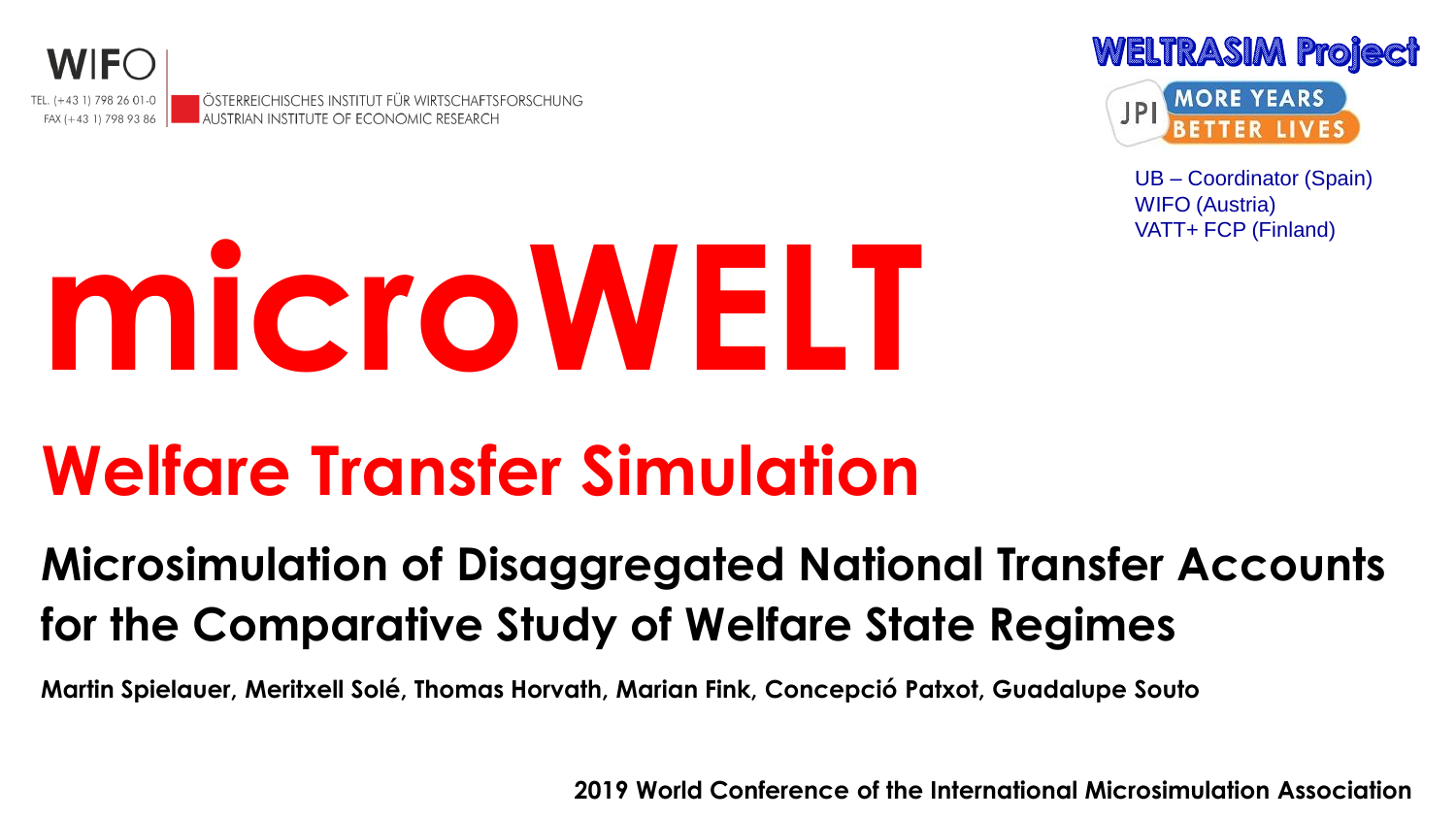

- <sup>◼</sup> **Context & Goals**
- <sup>◼</sup> **The microWELT Model**
	- ⚫ **Model type**
	- ⚫ **Philosophy**
	- ⚫ **Development Strategy**
	- ⚫ **Modules**
- **National Transfer Accounts (NTAs)**
- <sup>◼</sup> **First Results**
- Next Steps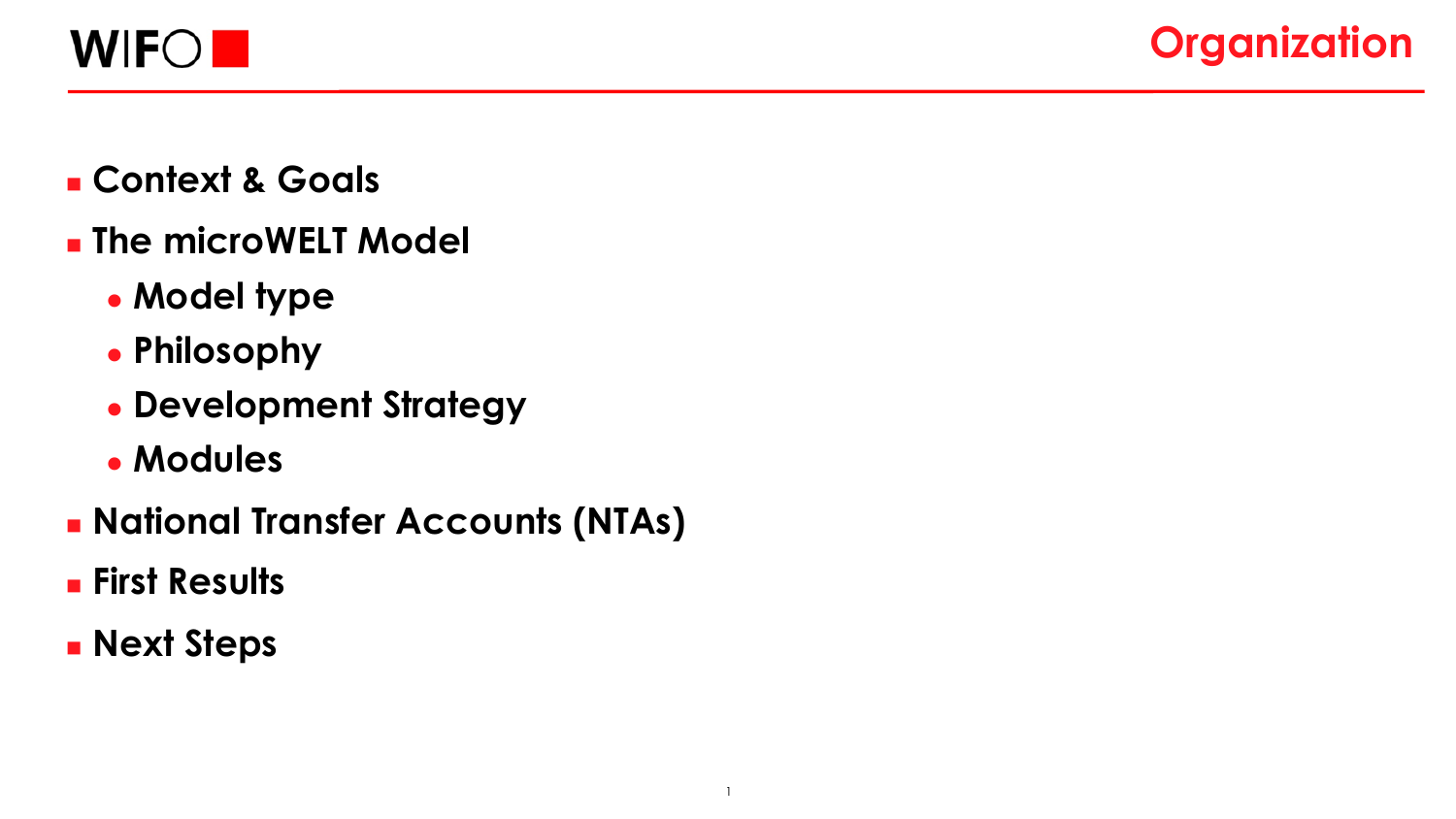



- <sup>◼</sup> **Part of "Weltransim" (Welfare Transfer) project – Joint Programming Initiative "More Years, Better Lives" – Horizon 2020**
	- ⚫ **Who pays for longer lives?**
	- ⚫ **Comparative analysis of welfare transfers in 4 welfare state regimes in the context of**
		- **- Population ageing**
		- **- Longer lives and life expectancy differentials by education**
- **Project duration: 2017-2020**
- <sup>◼</sup> **University Barcelona (UB) – Coordinator Austrian Institute of Economic Research (WIFO) Finish Institute for Economic Research (VATT), Finnish Centre for Pensions (FCP)**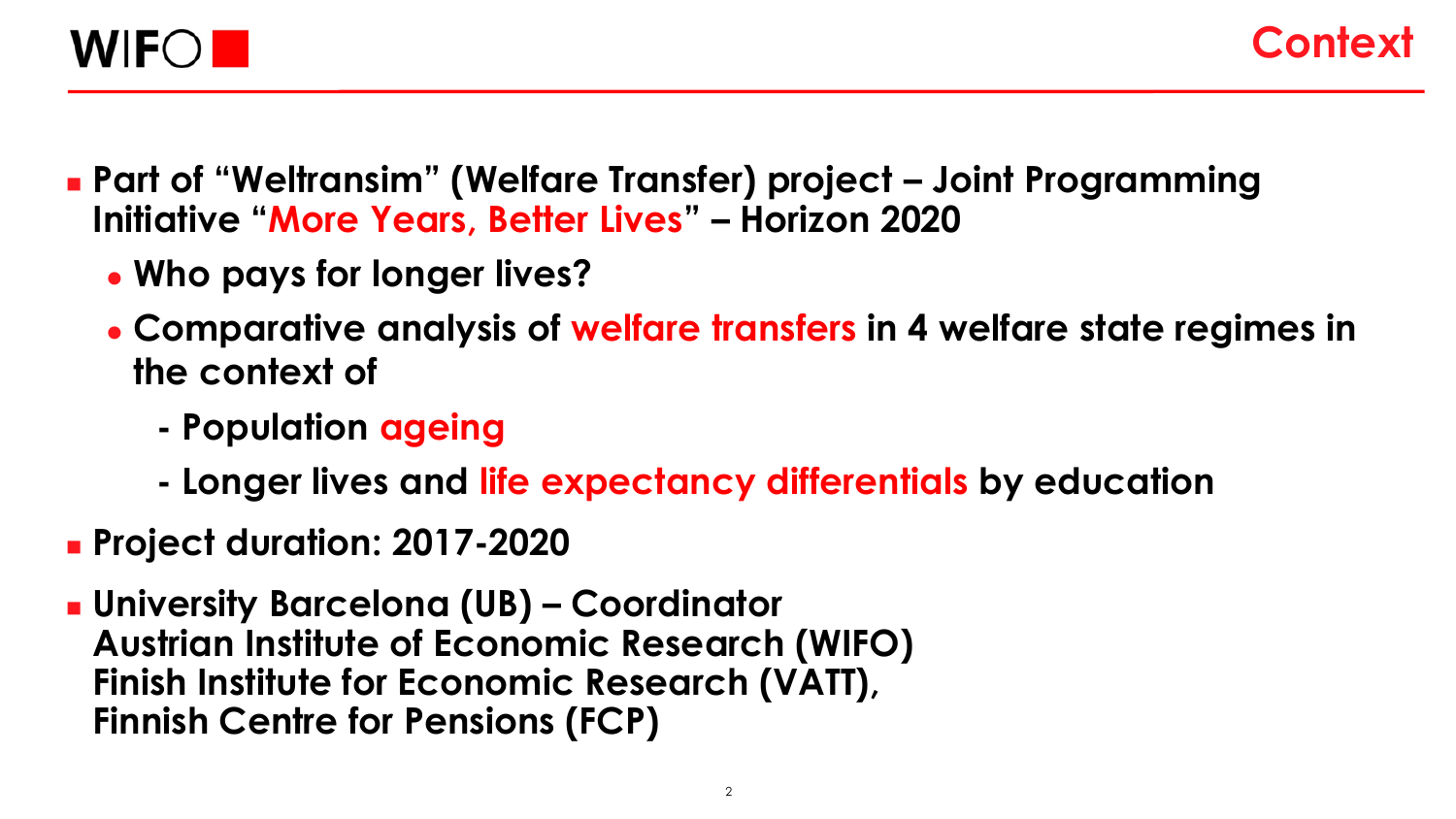

- <sup>◼</sup> **Comparative Welfare State Research**
	- ⚫ **Liberal: poverty prevention when family and market solutions fail; means-tested minimum income schemes. - UK**
	- ⚫ **Conservative: focus on status preservation mainly through social insurance schemes (family coverage) - AT**
	- ⚫ **Universalistic: focus on social and economic rights; state plays a large re-distributive role incl. for middle-class - FI**
	- ⚫ **Mediterranean: fragmented, some highly protected insider; low level of social transfers; reliance on family networks. - ES**

■ Goal: a model capturing key characteristics of welfare state regimes:

- ⚫ **Transfers: Family – Market – State**
- ⚫ **Key socio-demographic behaviors: educational transmission, partnerships and concentration of reproduction by education**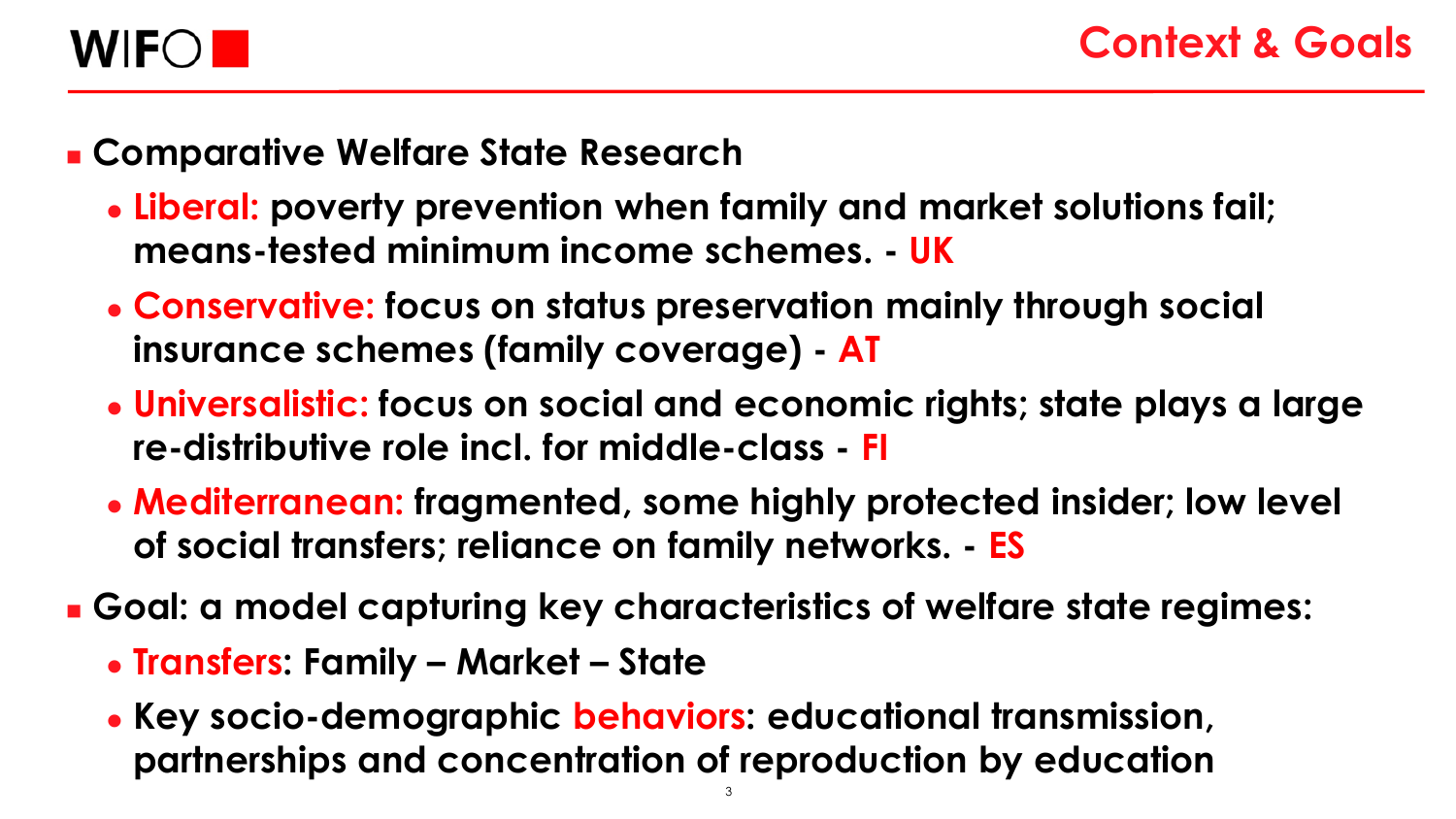

#### <sup>◼</sup> **National Transfer Accounts (NTAs)**

- ⚫ **National accounting broken down by age**
- ⚫ **Income, consumption, transfers by type**
- ⚫ **Data (by age and sex) available for 50+ countries**
- <sup>◼</sup> **Project Goals:**
	- ⚫ **Identify Patterns from a Welfare State Perspective**
	- ⚫ **Integrating NTAs into a longitudinal framework**
	- ⚫ **Disaggregation of NTAs by education and family type accounting for key socio-demographic changes**
	- ⚫ **Complementing / challenging existing literature using NTAs for projections of the effects of ageing**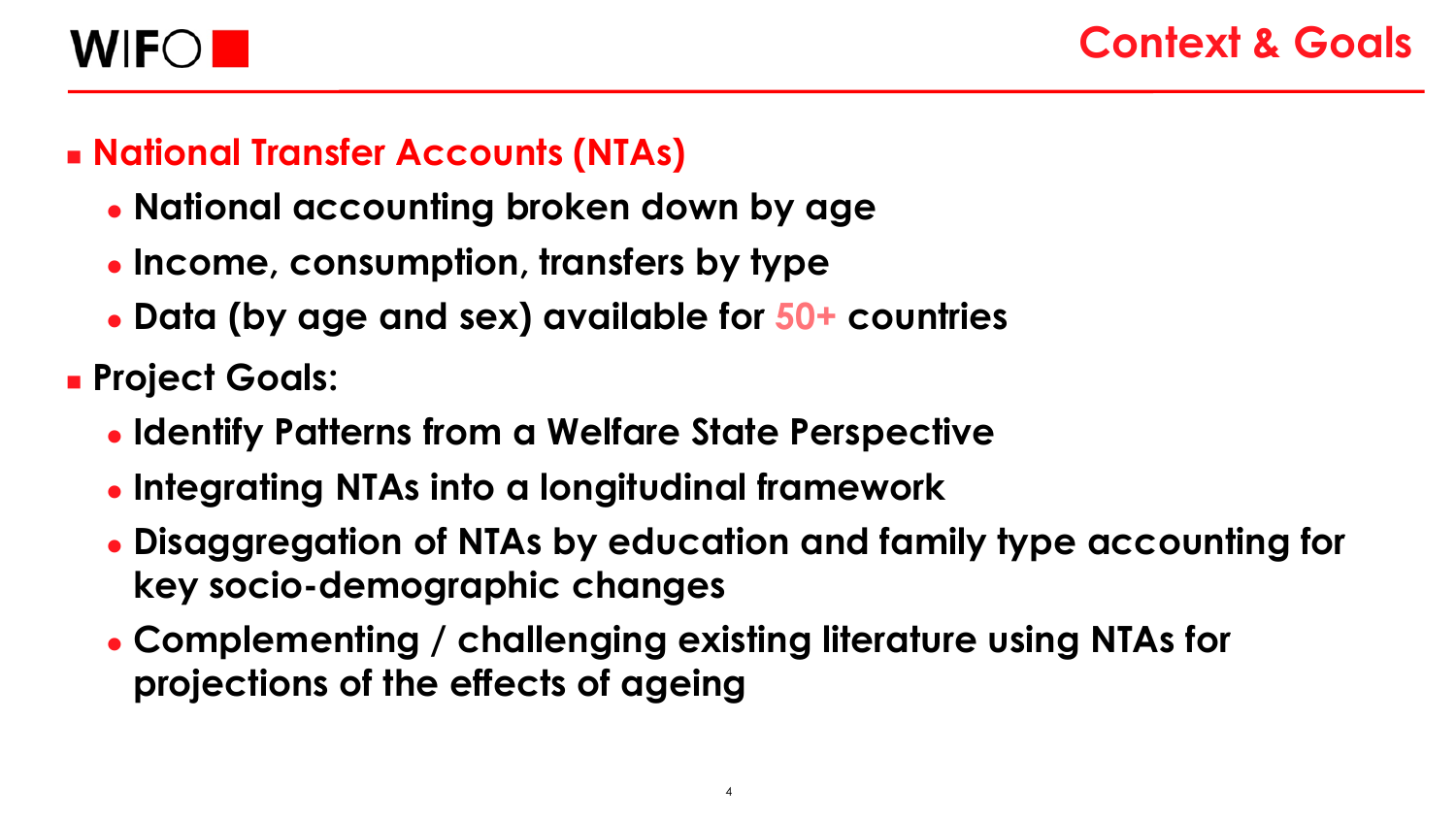

- <sup>◼</sup> **Rich literature projecting effect of ageing based on aggregated NTAs and pop. projections; growth models: indicators and generational accounts.**
	- ⚫ **Lee, Ronald & Andrew Mason (2017) Some Economic Impacts of Changing Population Age Distributions - Capital, Labor and Transfers - Agenta Keynote, WP**
	- ⚫ **Lee, Ronald & Andrew Mason (2014) Is low fertility really a problem? Population aging, dependency, and consumption - Science**
	- ⚫ **Lee, Ronald, David McCarthy, James Sefton, Jože´Sambt. (2017) Full Generational Accounts: What Do We Give to the Next Generation? - Population & Development Review**
	- ⚫ **Mejía-Guevara I, Rentería E., Patxot C, Souto G. (2016). "The effect of education on the demographic dividend", Population and Development Review, 42, 4, 651-671.**
	- ⚫ **Sánchez-Romero, M., G. Abio, C. Patxot and G. Souto (2017). "The Welfare State and the Demographic Dividends", Demographic Research, 36 – 48, 1453-1490.**

5 **by groups, e.g. education, childless.**<sup>◼</sup> **Goal: Reproducing published projections .. stepwise disaggregated NTAs and detailed population projections by sex, education, family. Accounting**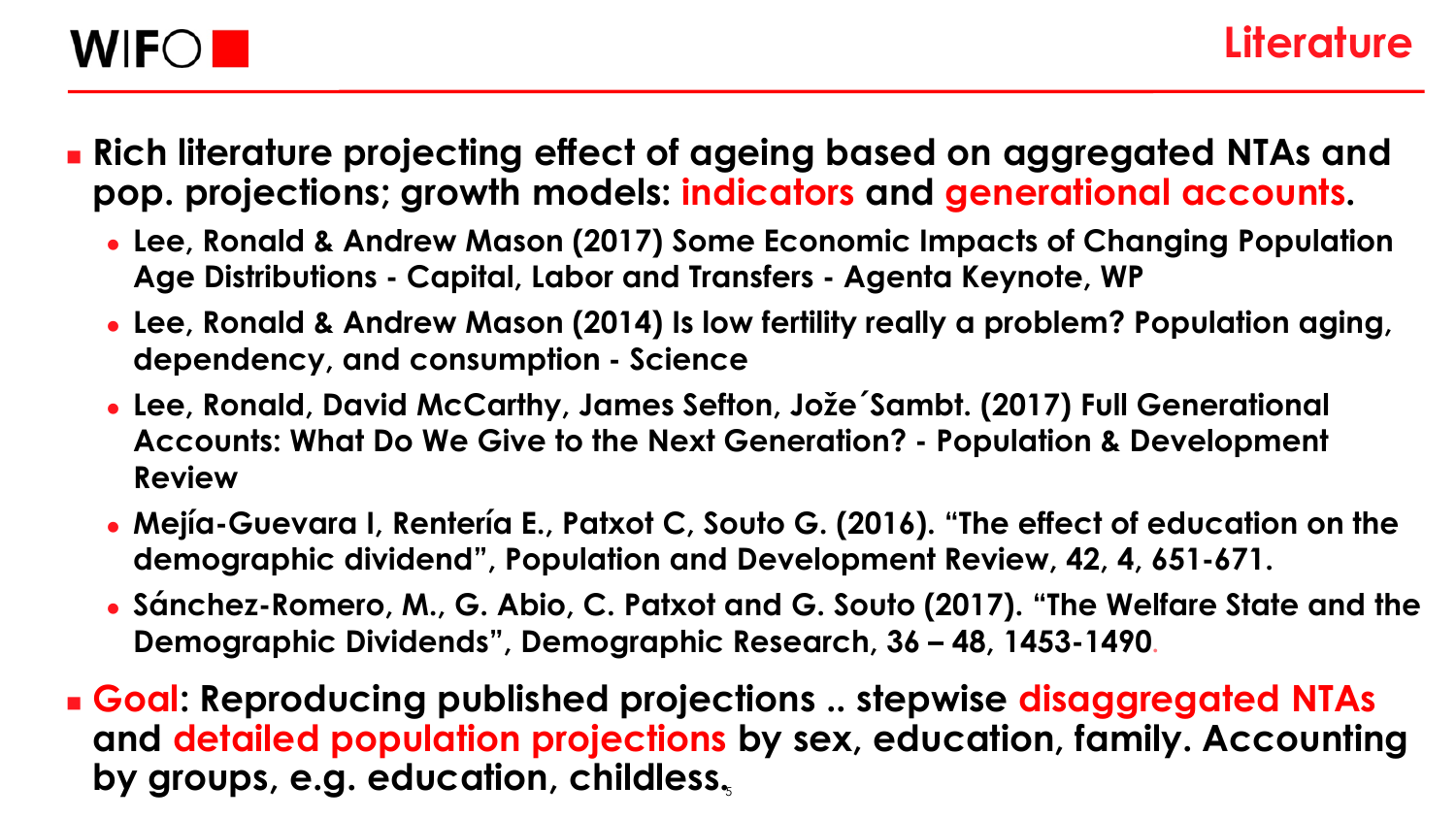

- <sup>◼</sup> **MicroWELT is a MICA model**
	- ⚫ **Modgen / openM++**
	- ⚫ **Interacting Population**
	- ⚫ **Continuous Time**
	- ⚫ **Alignable**
- <sup>◼</sup> **Cross-fertilization & synergies within MICA family**
	- ⚫ **Common core**
	- ⚫ **Shared modules**
- <sup>◼</sup> **Intended to become a multipurpose modeling platform**

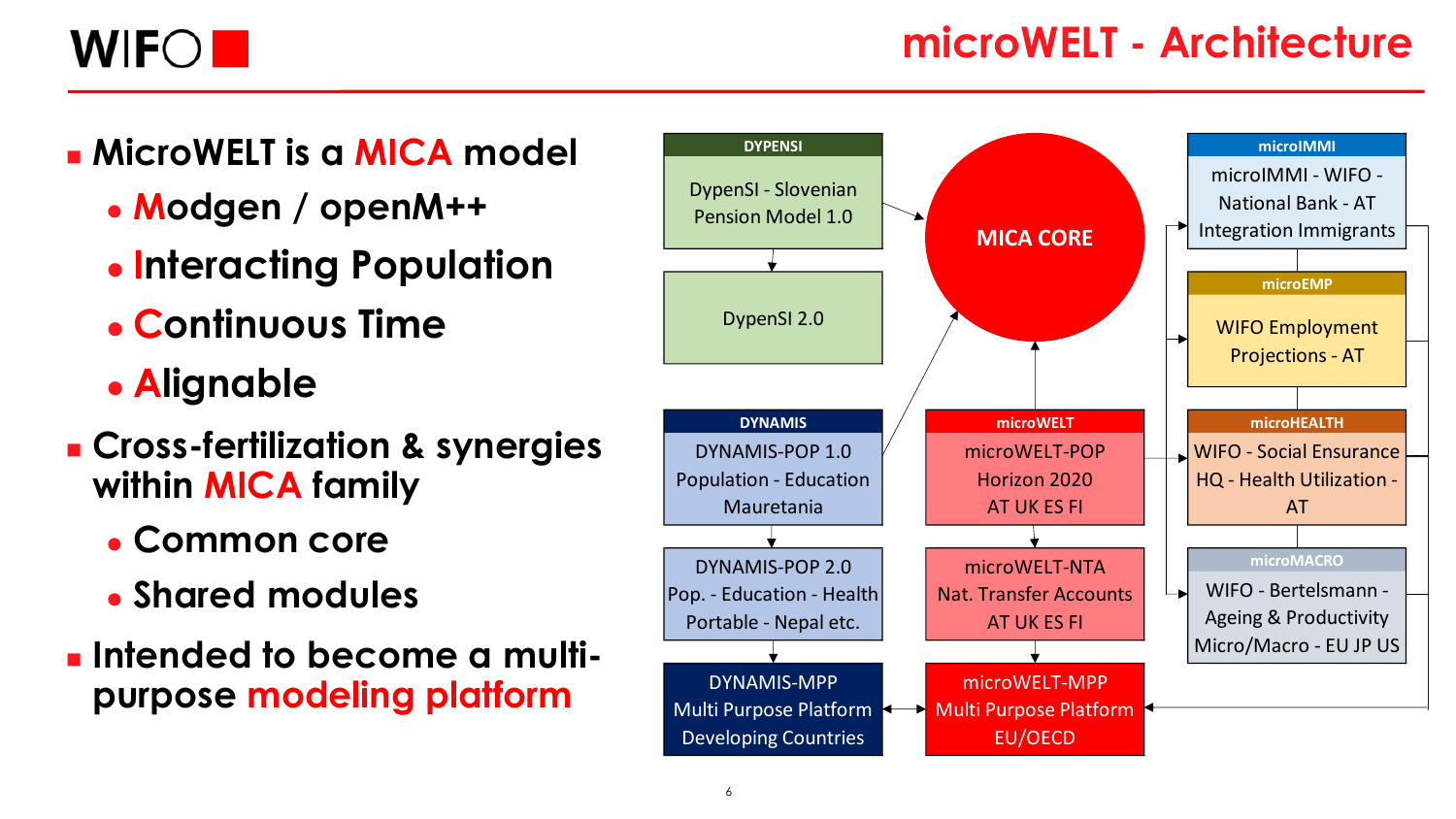

- Design:
	- ⚫ **Highly modular and refineable modeling platform**
	- ⚫ **Fully (self-) documented step-wise implementation**
	- ⚫ **Highly automated parameter generation**
	- ⚫ **Mainly based on (Euromod) SILC data. National refinements**
- <sup>◼</sup> **MicroWELT-POP: Detailed socio-demographic projections including family histories, school enrolment, intergenerational transmission of education.** 
	- ⚫ **Can reproduce available macro projections**
- <sup>◼</sup> **MicroWELT-NTA: disaggregated longitudinal NTA accounts, growth models, NTA indicators. Analysis tool for re-producing and refining existing models from a comparative welfare state perspective**
- MicroWELT-MPP: Multi-purpose platform, library of modules, etc.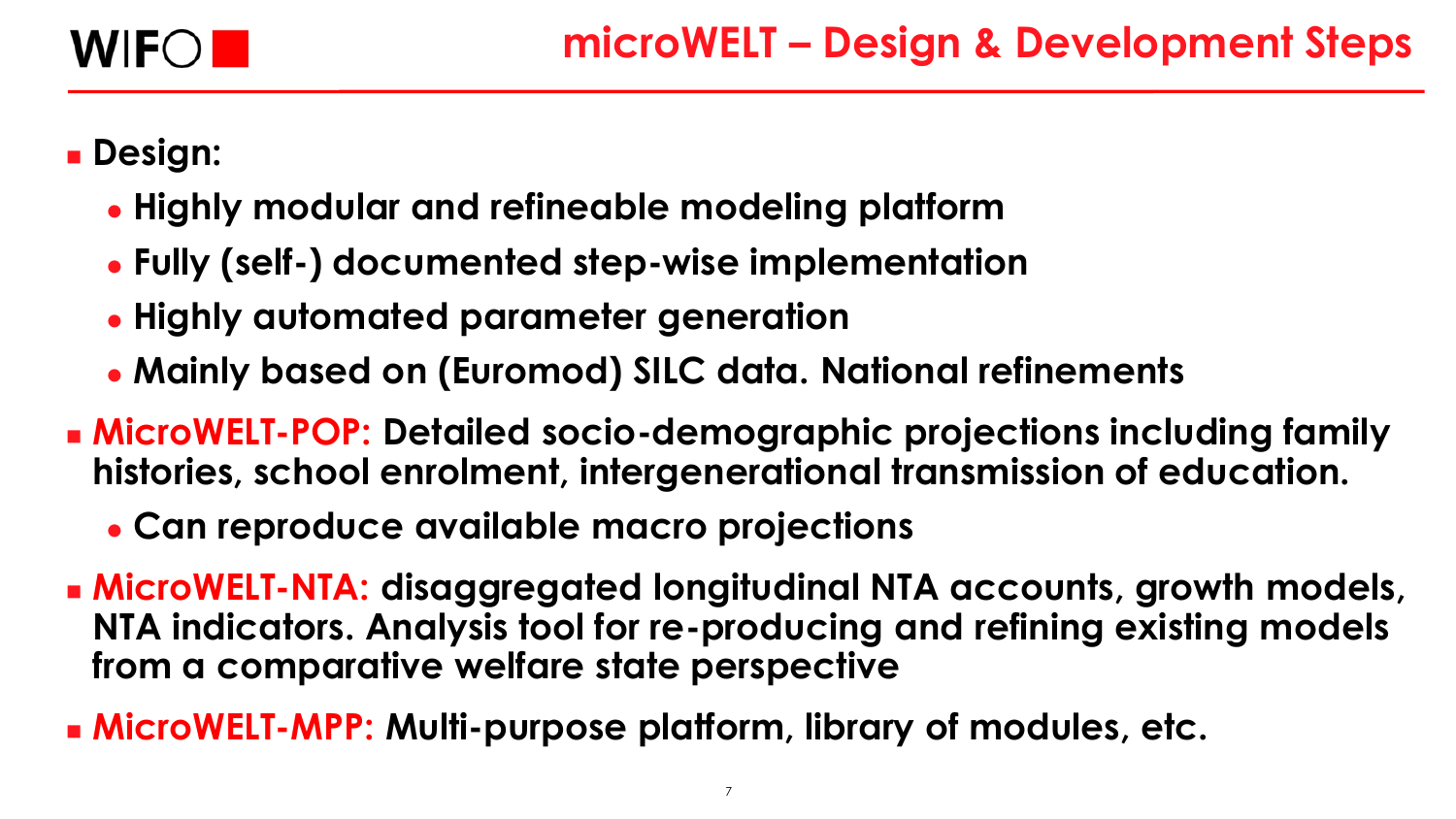

#### <sup>◼</sup> **Demography**

- ⚫ **Fertility by education, focus on concentration of reproduction**
- ⚫ **Mortality by education: life expectancy differences**
- ⚫ **Partnerships: realistic careers reproducing observed patterns by education, age of youngest child, and education. Matching**
- ⚫ **International migration: by age and sex / family emigration. Family immigration: number by sex, age patterns**

#### ■ **Education**

- ⚫ **Macro scenarios of progressions low -> medium -> high**
- ⚫ **Intergenerational transmission (alignment options to macro scenarios)**
- ⚫ **School career patterns**
- ⚫ **Optional alignment targets of enrolment rates**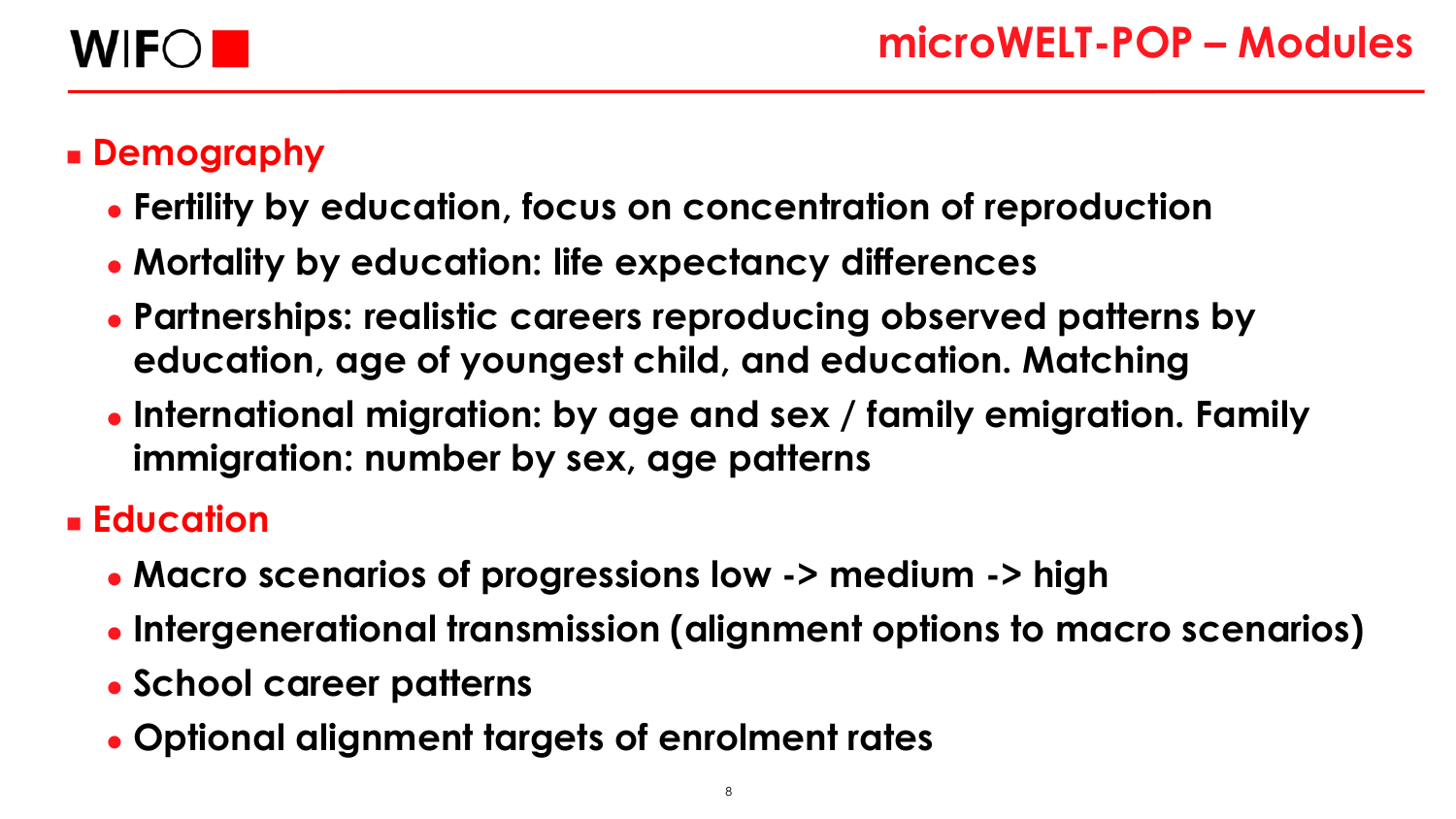

#### <sup>◼</sup> **Family Linkages**

- ⚫ **Biological Parent(s) - linked at birth**
- ⚫ **Household Guardian(s) – links maintained until leaving home**
- ⚫ **Partner – link maintained over life**
- <sup>◼</sup> **Education: primary, secondary, post-secondary**
- <sup>◼</sup> **NTA family/education groups**
	- ⚫ **Children 0-16 by parents education**
	- ⚫ **Students 17-25 by parents education**
	- ⚫ **Non-Students 17-25 by sex, education, partner, presence/age children**
	- ⚫ **Adults 26-59 by sex, education, partnership, presence/age children**
	- ⚫ **Adults 60+ by sex, education, childlessness**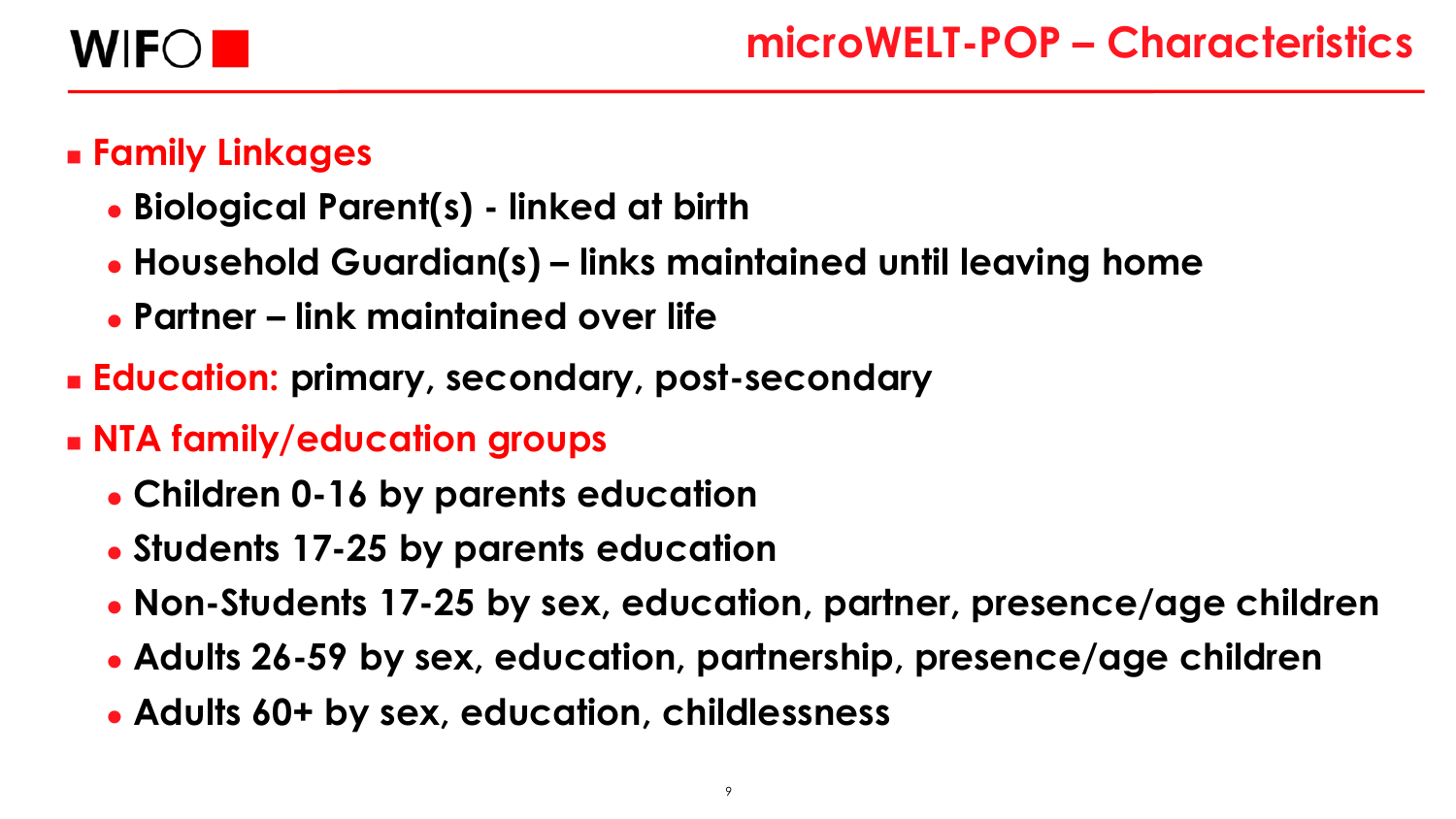

#### **microWELT-NTA – Variables**

- **Private Consumption Education (CFE)**
- **Private Consumption Health (CFH)**
- **Private Consumption excl. Educ & Health (CFX)**
- **Public Consumption Education (CGE)**
- Public Consumption Health (CGH)
- Public Consumption excl. Educ & Health (CGX)
- <sup>◼</sup> **Public Transfers Pensions, Inflows (TGSOAI)**
- Public Transfers Other Cash Inflows (TGXCI)
- <sup>◼</sup> **Public Transfers Other In-Kind Inflows (TGXII)**
- <sup>◼</sup> **Public Transfers Education Inflows (TGEI)**
- <sup>◼</sup> **Public Transfers Health Inflows (TGHI)**
- Public Transfers Outflows (TGO)
- <sup>◼</sup> **Net Interhousehold Transfers (TFB)**
- <sup>◼</sup> **Net Intrahousehold Transfers (TFW)**
- <sup>◼</sup> **Private Saving (SF)**
- <sup>◼</sup> **Public Saving (SG)**
- Labor Income (LY)
- <sup>◼</sup> **Private Asset Income (YAF)**
- <sup>◼</sup> **Public Asset Income (YAG)**

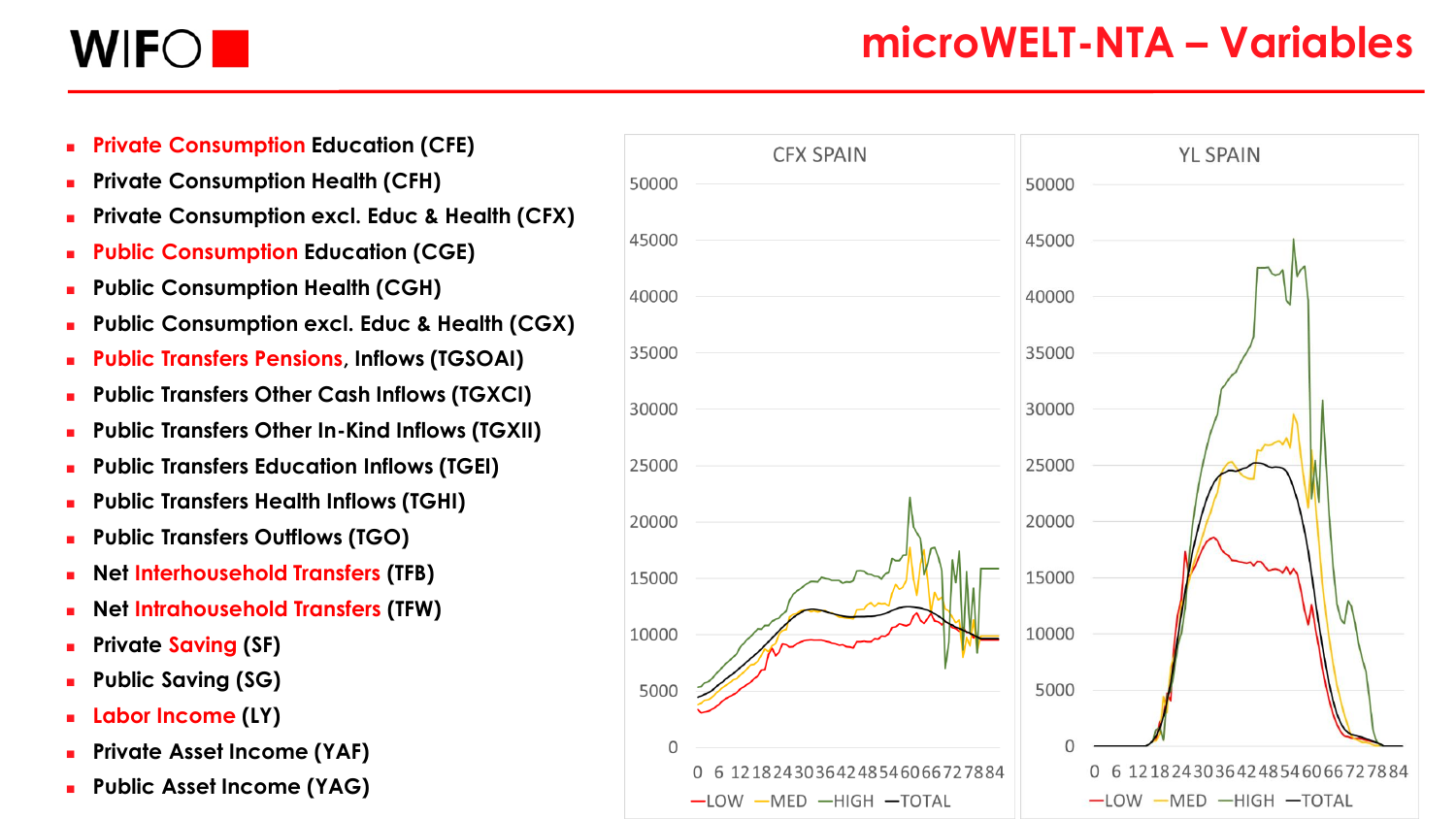

- <sup>◼</sup> **Literature has proposed a series of indicators which, based on current NTA data and population projections aim at measuring the effect of population ageing on the economy**
- <sup>◼</sup> **MicroWELT allows** 
	- ⚫ **reproducing existing research for comparative welfare state analysis**
	- ⚫ **studying the effect of disaggregating NTA by education and family**
- **Example: Lee & Mason 2017** 
	- ⚫ **Simple Cobb Douglas economy without innovation**
	- ⚫ **Fixed capital stock and saving rates by age as today**
	- ⚫ **Two versions: open economy, closed economy**
	- ⚫ **Support Ratio: Labor/ Effective Consumers**
	- ⚫ **Impact Index: Consumption / Effective Consumers**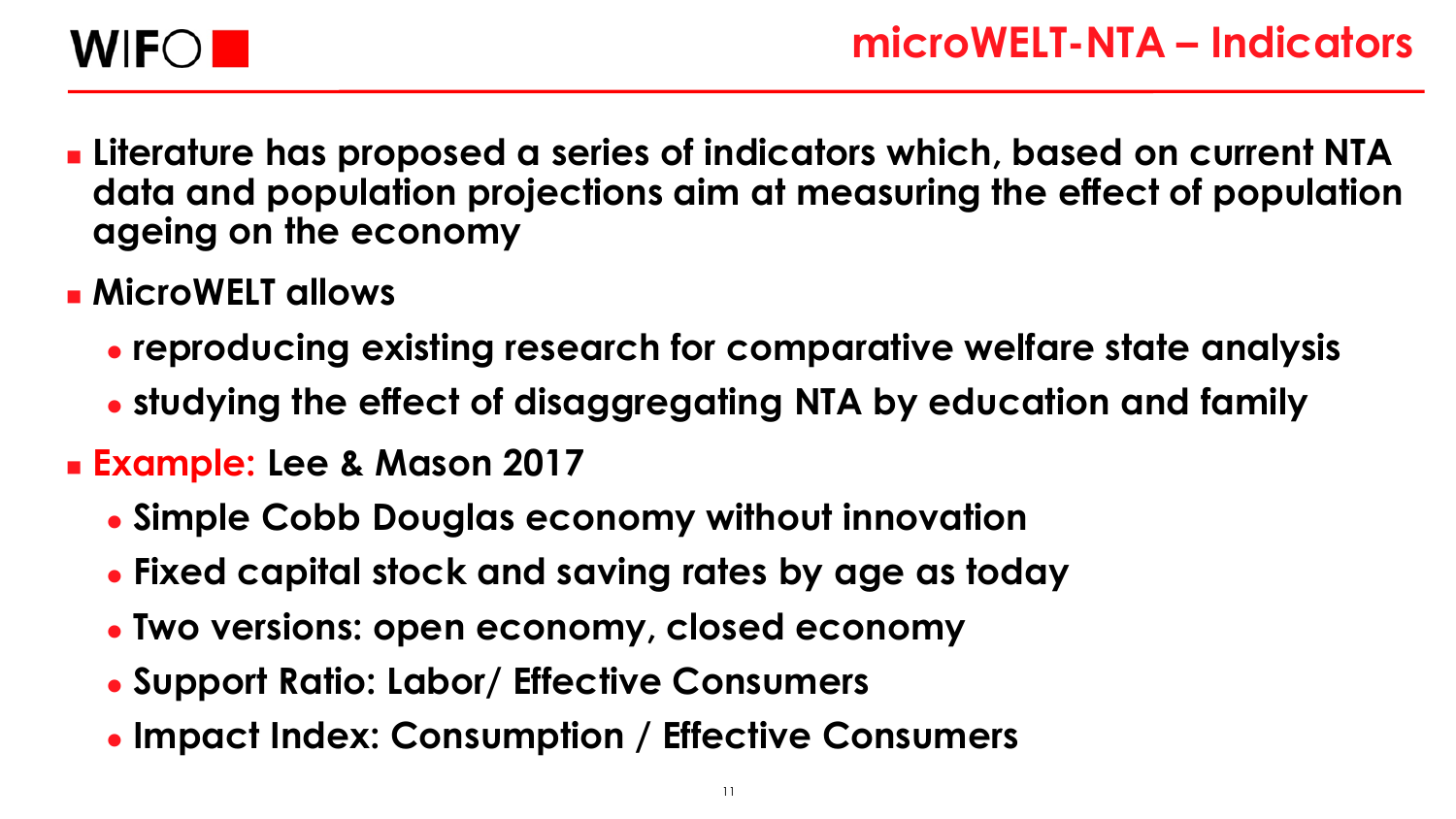

- <sup>◼</sup> **Disaggregated NTAs lead to changing aggregated age profiles due to composition effects**
- <sup>◼</sup> **NTAs are a cross-sectional concept – do not add up in future; require:**
	- ⚫ **assumptions of how societies adapt**
	- ⚫ **economic models for price effects**
- <sup>◼</sup> **Example Lee Mason model Spain 2060:**
	- ⚫ **Aggregated NTAs: wages +10%**
	- ⚫ **Dis-aggrgated NTAs: wages +6%**

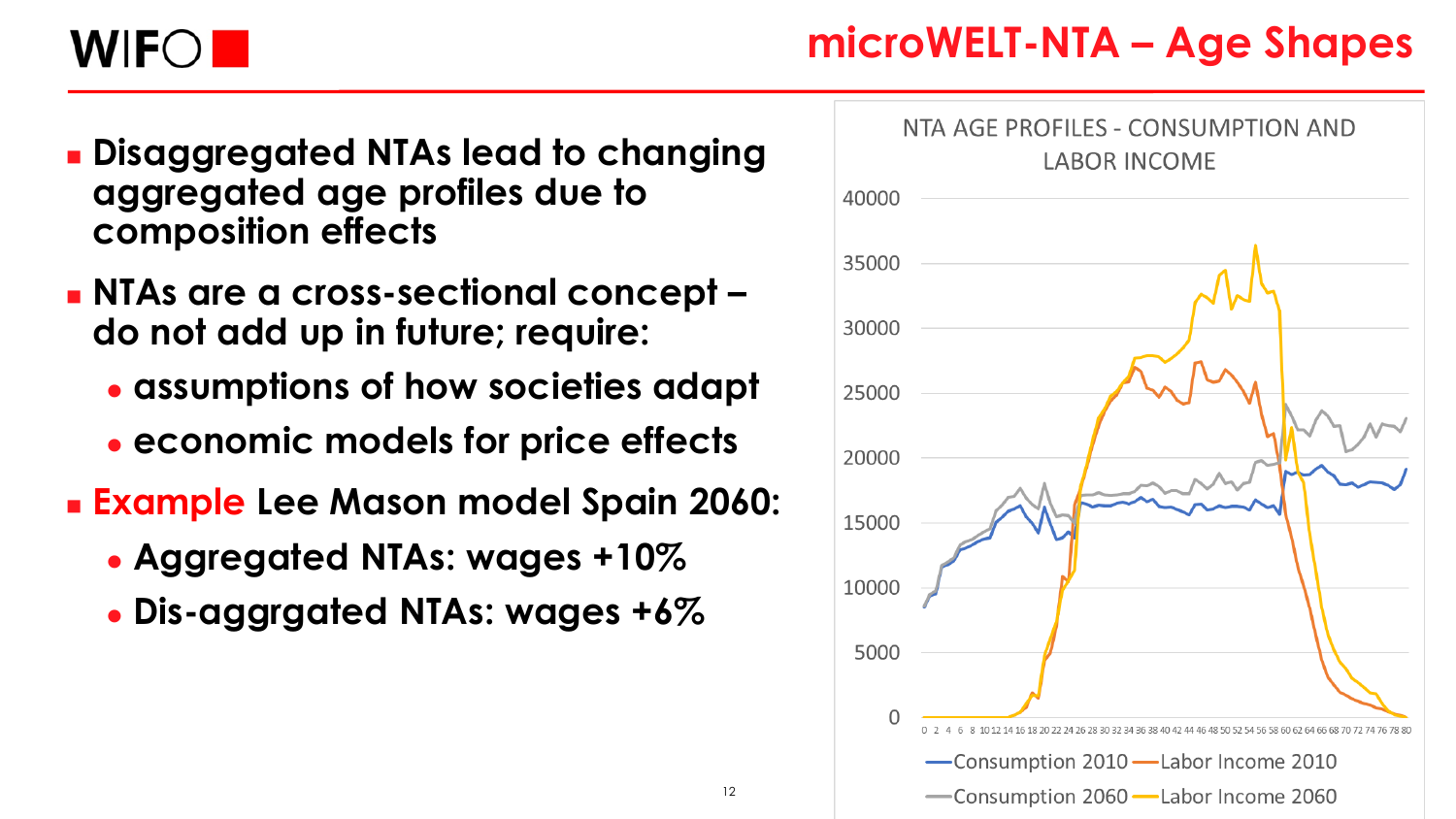

- <sup>◼</sup> **Base Scenario (aggregated NTA)**
	- ⚫ **Support Ratio (Labor input / Effective Consumers) drops by 1/3**
	- ⚫ **Impact Index (Consumption / Effective Consumers) drops by ¼**
	- ⚫ **Difference due to changing wages**
- <sup>◼</sup> **Disaggregated NTA Scenario**
	- ⚫ **Support ratio drops less: more labor**
	- ⚫ **Impact index drops more: less wage increase**

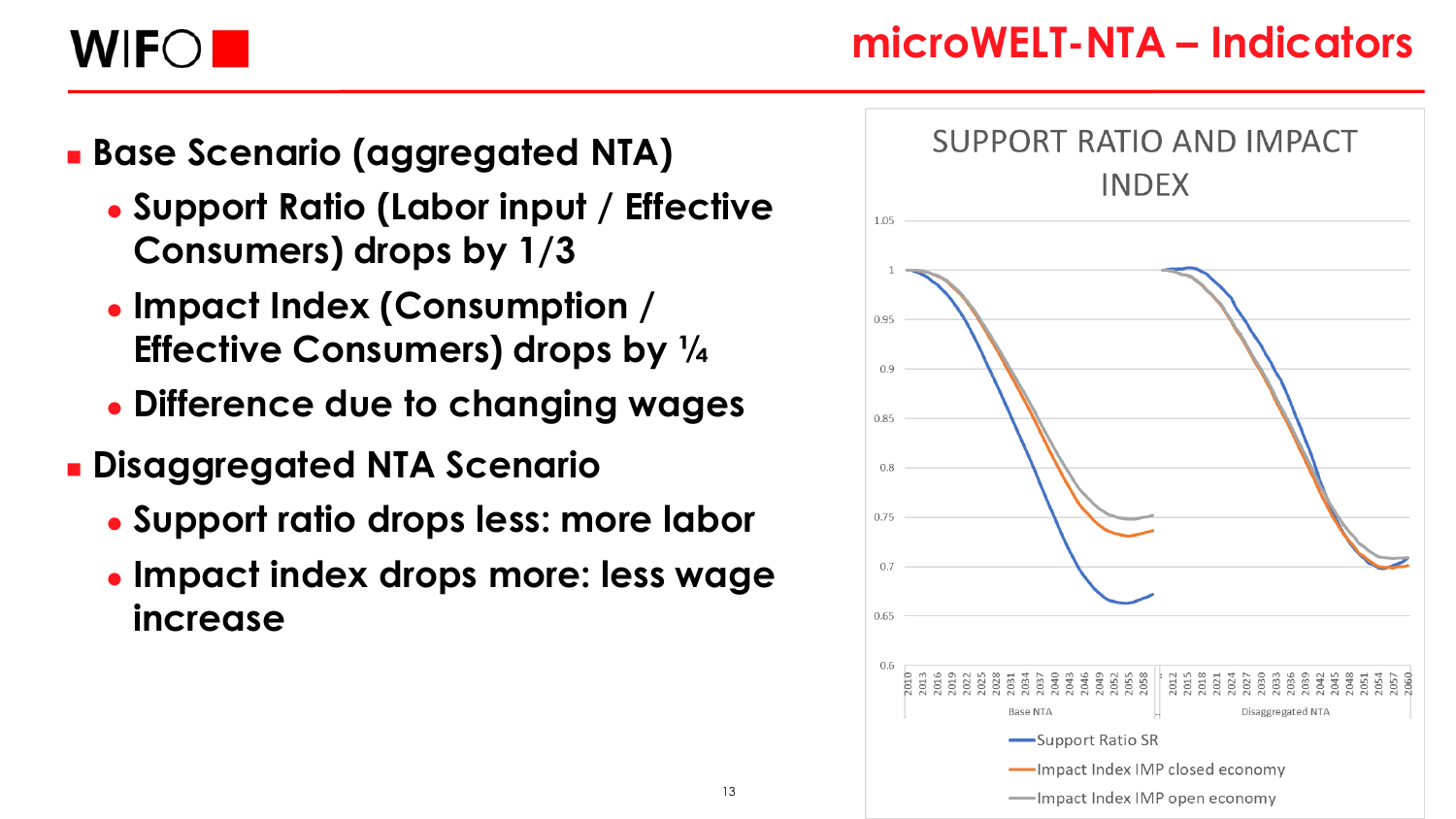

#### ■ **microWELT**

- ⚫ **microWELT-NTA almost complete, incl. step-by-step and fully (self) documented implementation**
- ⚫ **Finalization of longitudinal accounting framework**
- ⚫ **Development into platform: e.g. employment, earnings, etc.**

#### <sup>◼</sup> **NTA variables**

- ⚫ **Preliminary variables for Spain. Others to follow**
- ⚫ **Require modeling for smoothing and better identifying / quantifying differences between countries**
- <sup>◼</sup> **Parameters**
	- ⚫ **Almost complete for Spain and Austria, other countries to follow**
- Automated reproducible workflow and documentation of all data steps